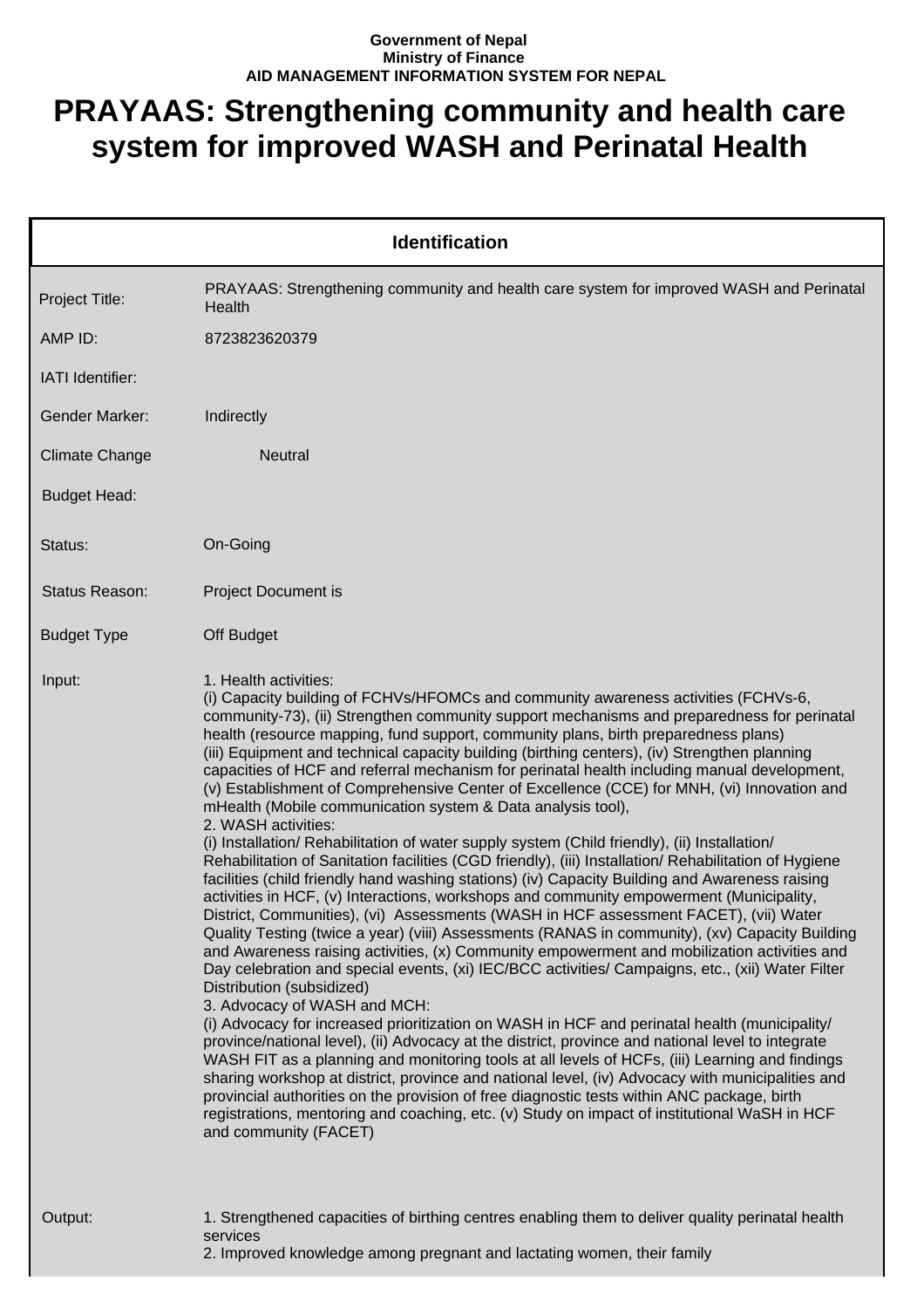|                   | members and community influential people on perinatal health care<br>3. Local communities are better organized to access and utilize perinatal health services<br>4. Strengthened capacities of HFOMC members, municipal, health facility staffs on WASH FIT<br>5. Strengthened capacities of health facility staff and HFOMC members on Water Quality testing<br>(using ENPHO test kit)<br>6. Improve Water, sanitation, hygiene and waste management service levels as per WHO (or<br>GoN) standards<br>7. Strengthened capacities of HFOMCs members and health facility staffs on planning for their<br>health facility<br>8. Strengthened health service delivery and monitoring through mHealth technologies and<br>establishment of CCE in strategic location<br>9. Community people are aware on water quality and practicing water treatment at household<br>level (using one of the available methods of treatment)<br>10. Community people including parents and their children have increased knowledge on hand<br>washing and practicing hand washing at least three critical times<br>11. Increased budget allocation for improved perinatal health care provisions and WASH<br>services<br>12. Increased access to protection /health rights of children |
|-------------------|------------------------------------------------------------------------------------------------------------------------------------------------------------------------------------------------------------------------------------------------------------------------------------------------------------------------------------------------------------------------------------------------------------------------------------------------------------------------------------------------------------------------------------------------------------------------------------------------------------------------------------------------------------------------------------------------------------------------------------------------------------------------------------------------------------------------------------------------------------------------------------------------------------------------------------------------------------------------------------------------------------------------------------------------------------------------------------------------------------------------------------------------------------------------------------------------------------------------------------------------------------------------|
| Outcome:          | 1. Strengthened 30 local health system to improve the water, sanitation and hygiene services<br>and ensure water quality meet national drinking water quality standard<br>2. Improved practice and behaviour change in community on Water, Sanitation and Hygiene<br>3. Strengthened rural birthing centres to deliver quality basic essential Maternal and New-born<br><b>Health services</b><br>4. Improved community awareness, preparedness and utilization of maternal and new-born<br>health, particularly perinatal health<br>5. Increased prioritization and commitment by the local government authorities towards<br>improved perinatal health and WASH services in HCF                                                                                                                                                                                                                                                                                                                                                                                                                                                                                                                                                                                      |
| Impact:           | Contribute to improve maternal and new-born health survival and WASH in households and<br>health care facilities                                                                                                                                                                                                                                                                                                                                                                                                                                                                                                                                                                                                                                                                                                                                                                                                                                                                                                                                                                                                                                                                                                                                                       |
| Treasury Type:    |                                                                                                                                                                                                                                                                                                                                                                                                                                                                                                                                                                                                                                                                                                                                                                                                                                                                                                                                                                                                                                                                                                                                                                                                                                                                        |
| Humanitarian Ald: | No                                                                                                                                                                                                                                                                                                                                                                                                                                                                                                                                                                                                                                                                                                                                                                                                                                                                                                                                                                                                                                                                                                                                                                                                                                                                     |

|                                       | <b>Planning</b> |  |
|---------------------------------------|-----------------|--|
| Date of Agreement                     | 2019-01-28      |  |
| Date of effectiveness 2019-01-28      |                 |  |
| Proposed Start Date 2019-01-28        |                 |  |
| <b>Actual Start Date</b>              | 2019-01-28      |  |
| Planned Completion 2022-01-27<br>Date |                 |  |

| Location |            |  |
|----------|------------|--|
| Location | Percentage |  |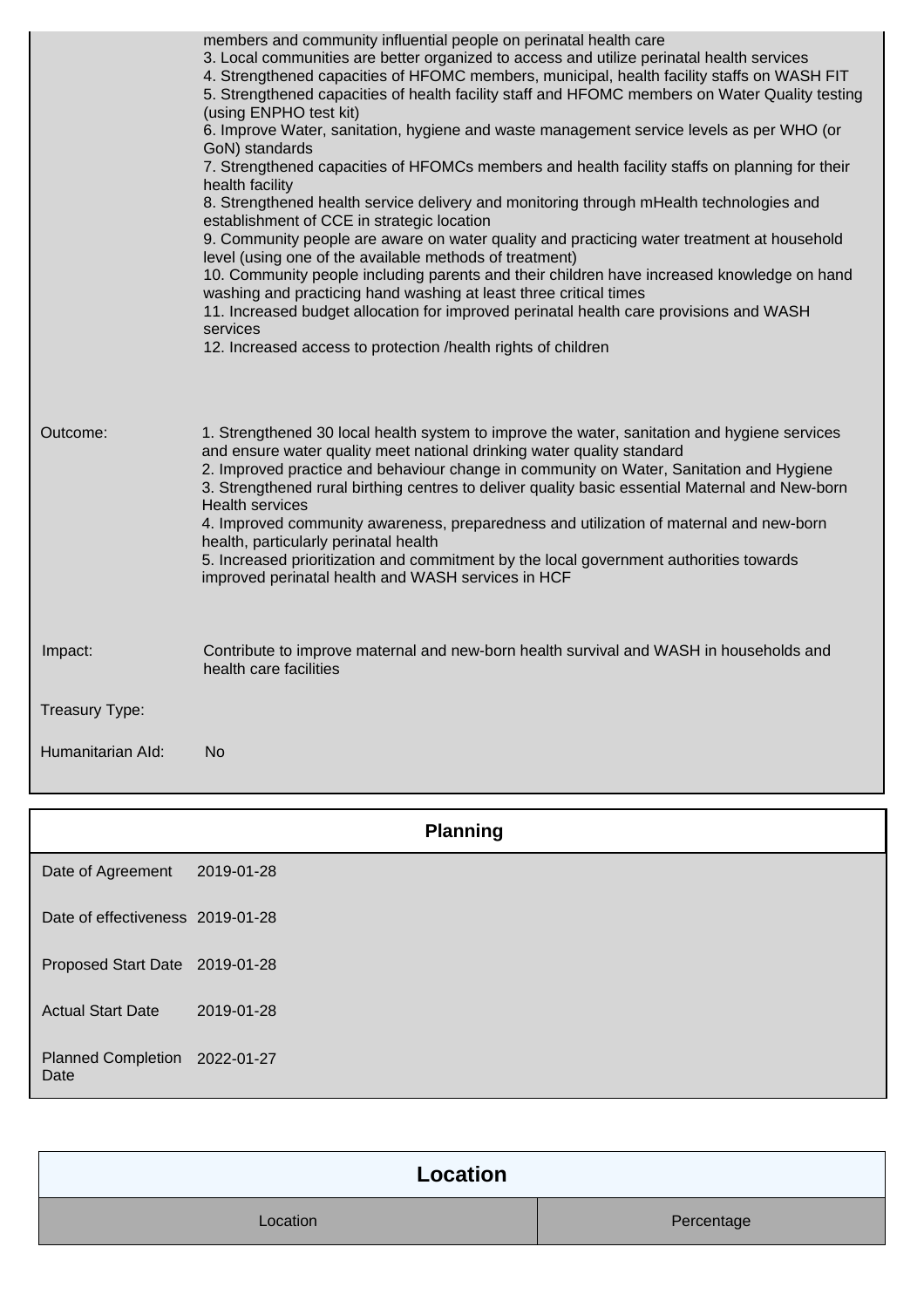| Location           | Percentage |
|--------------------|------------|
| Bardiya (Gulariya) | 100.0%     |

| <b>National Plan</b>                                                                                  |            |
|-------------------------------------------------------------------------------------------------------|------------|
| Program                                                                                               | Percentage |
| [Drinking Water and Sanitation ] [Social Development Policy ] [National Development Plan<br>$(NDP)$ ] | 55.0%      |
| [Health and Nutrition ] [Social Development Policy ] [National Development Plan (NDP) ]               | 45.0%      |

| <b>Sector</b>                        |            |
|--------------------------------------|------------|
| Sector                               | Percentage |
| Nepal Sector Classification HEALTH 0 | 100.0%     |

| <b>Implementing/Executing Agency</b>         |        |  |  |
|----------------------------------------------|--------|--|--|
| <b>Implementing Agency</b>                   |        |  |  |
| Non Governmental Organisations               | 100.0% |  |  |
| <b>Executing Agency</b>                      |        |  |  |
| Terre des hommes, Lausanne                   | 100.0% |  |  |
| <b>Responsible Organization</b>              |        |  |  |
| Ministry of Women, Children & Social Welfare | 100.0% |  |  |
| Donor                                        |        |  |  |
| Terre des hommes, Lausanne                   | 0.0%   |  |  |

| <b>Funding</b>             |                       |                    |                               |            |                     |
|----------------------------|-----------------------|--------------------|-------------------------------|------------|---------------------|
| Transaction<br>Date        | Type of<br>Assistance | Mode of<br>Payment | Post Earthquake<br>Assistance | Commitment | <b>Disbursement</b> |
| Terre des hommes, Lausanne |                       |                    |                               |            |                     |
| <b>UNDISBURSED BALANCE</b> |                       |                    | null                          |            |                     |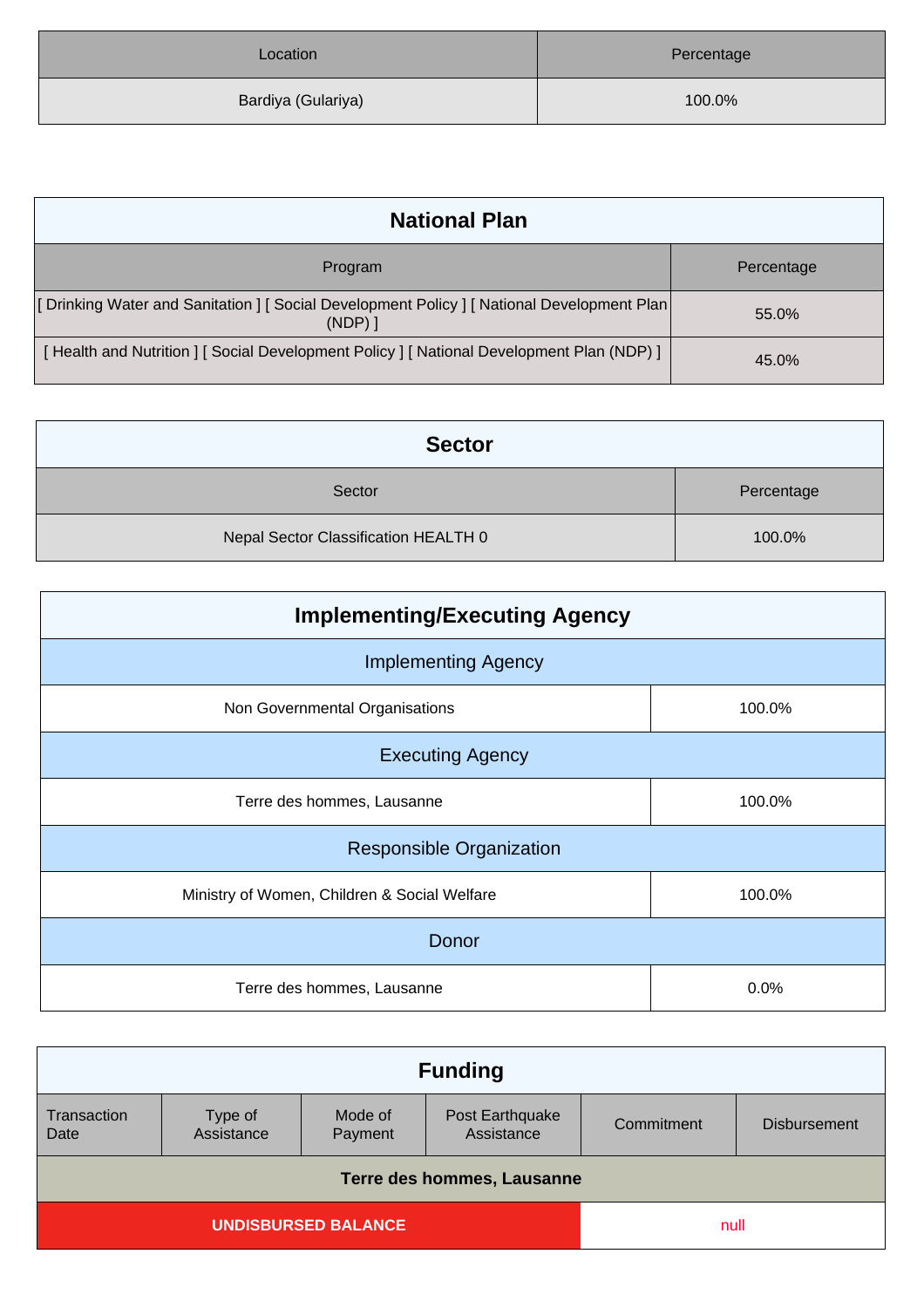| Transaction<br>Date                | Type of<br>Assistance | Mode of<br>Payment    | Post Earthquake<br>Assistance | Commitment | <b>Disbursement</b> |
|------------------------------------|-----------------------|-----------------------|-------------------------------|------------|---------------------|
|                                    |                       |                       | <b>Actual</b>                 |            |                     |
| 8/1/2018                           | Grant Aid             | <b>Direct Payment</b> | No                            | 480,461    | 480,461             |
| 1/28/2019                          | Grant Aid             | <b>Direct Payment</b> | No.                           | 464,585    |                     |
| 6/30/2019                          | Grant Aid             | <b>Direct Payment</b> | No.                           |            | 66,083              |
| 1/15/2021                          | Grant Aid             | <b>Direct Payment</b> | No.                           |            | 200,676             |
| <b>Total</b>                       |                       |                       | 945,046                       | 747,219    |                     |
| Total (Terre des hommes, Lausanne) |                       |                       |                               | 945,046    | 747,219             |
| <b>UNDISBURSED BALANCE</b>         |                       |                       |                               | 197,827    |                     |

|                                | <b>Progress Achieved</b> |
|--------------------------------|--------------------------|
| Progress Achieved:             |                          |
| Key Problems:                  |                          |
| Steps Taken to Solve Problems: |                          |

| <b>Funding Information</b>        |             |  |
|-----------------------------------|-------------|--|
| <b>Total Actual Commitment</b>    | 945,047     |  |
| <b>Total Planned Commitment</b>   | $\mathbf 0$ |  |
| <b>Total Actual Disbursement</b>  | 747,220     |  |
| <b>Total Planned Disbursement</b> | $\Omega$    |  |
|                                   |             |  |